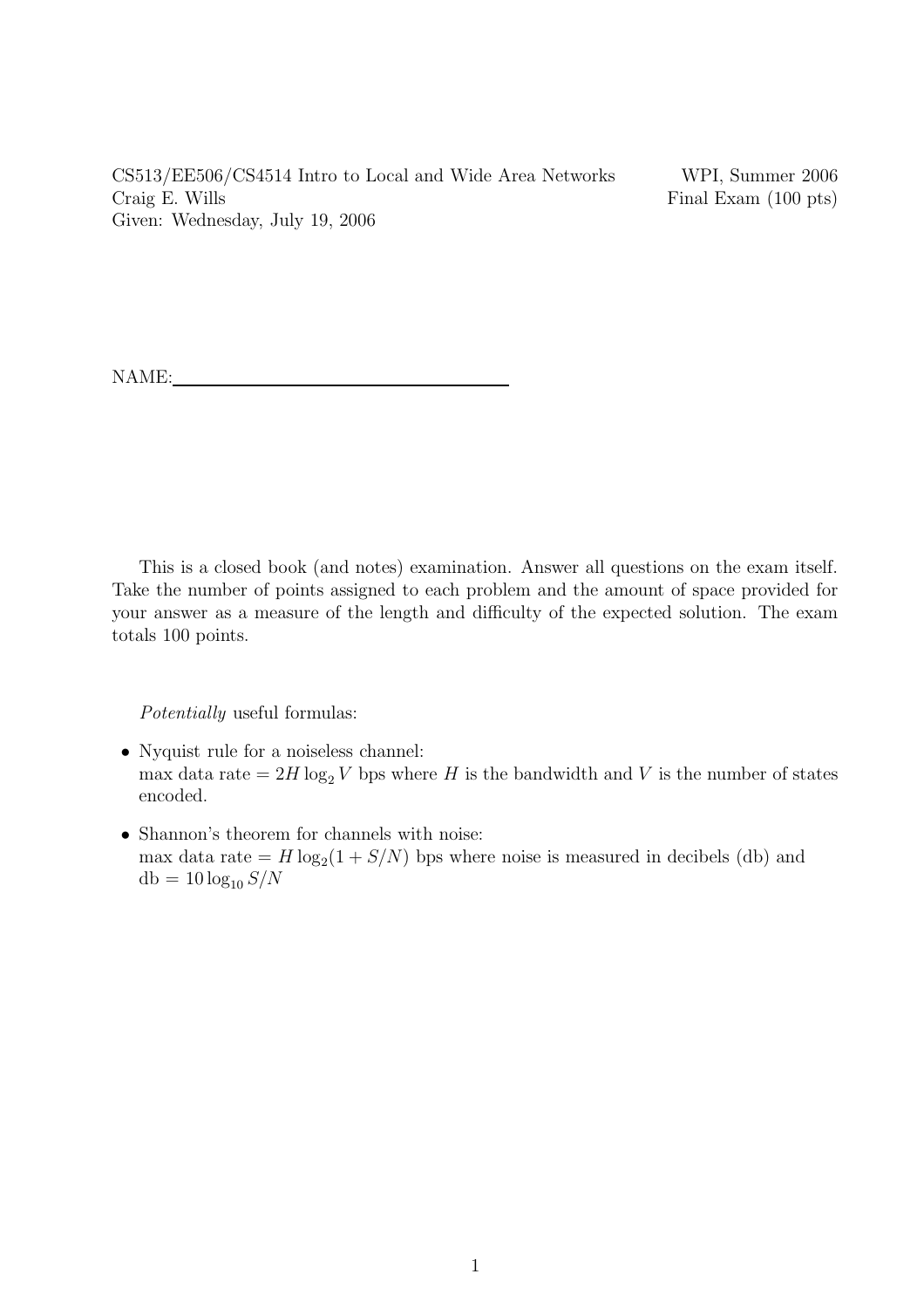1. (18 points) This entire question (parts a-d) refer to the network of routers shown in the following figure.



- (a) (5 points) Compute and show the sink tree for router E in the space given in the figure. The numbers shown for each link indicate the delay (bidirectional) for that line.
- (b) (3 points) If router E receives a packet sent from packet A destined for router F, what does router E do with this packet?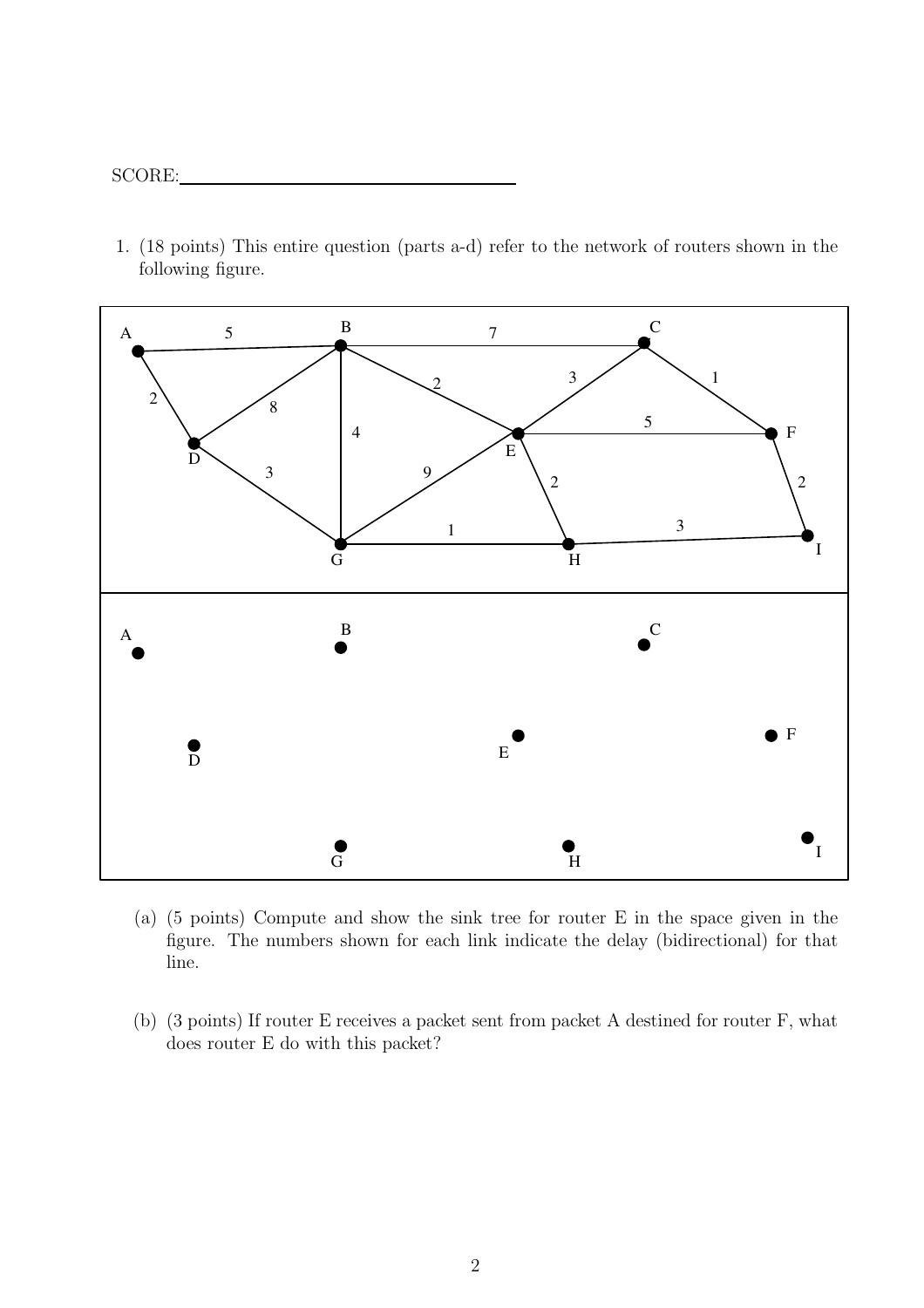(c) (5 points) Assume that the link between routers G and H is cut resulting in an infinite delay on the line between these routers. Using a link-state routing algorithm, how does router E find out about this change and how does it update its routing tables accordingly?

(d) (5 points) Assume that the link between routers G and H is cut resulting in an infinite delay on the line between these routers. Using a distance-vector routing algorithm, how does router E find out about this change and how does it update its routing tables accordingly?

- 2. (10 points) Backward learning.
	- (a) What is the key idea in backward learning that makes it appealing?
	- (b) What is its primary disadvantage?
	- (c) Given an example where it is used.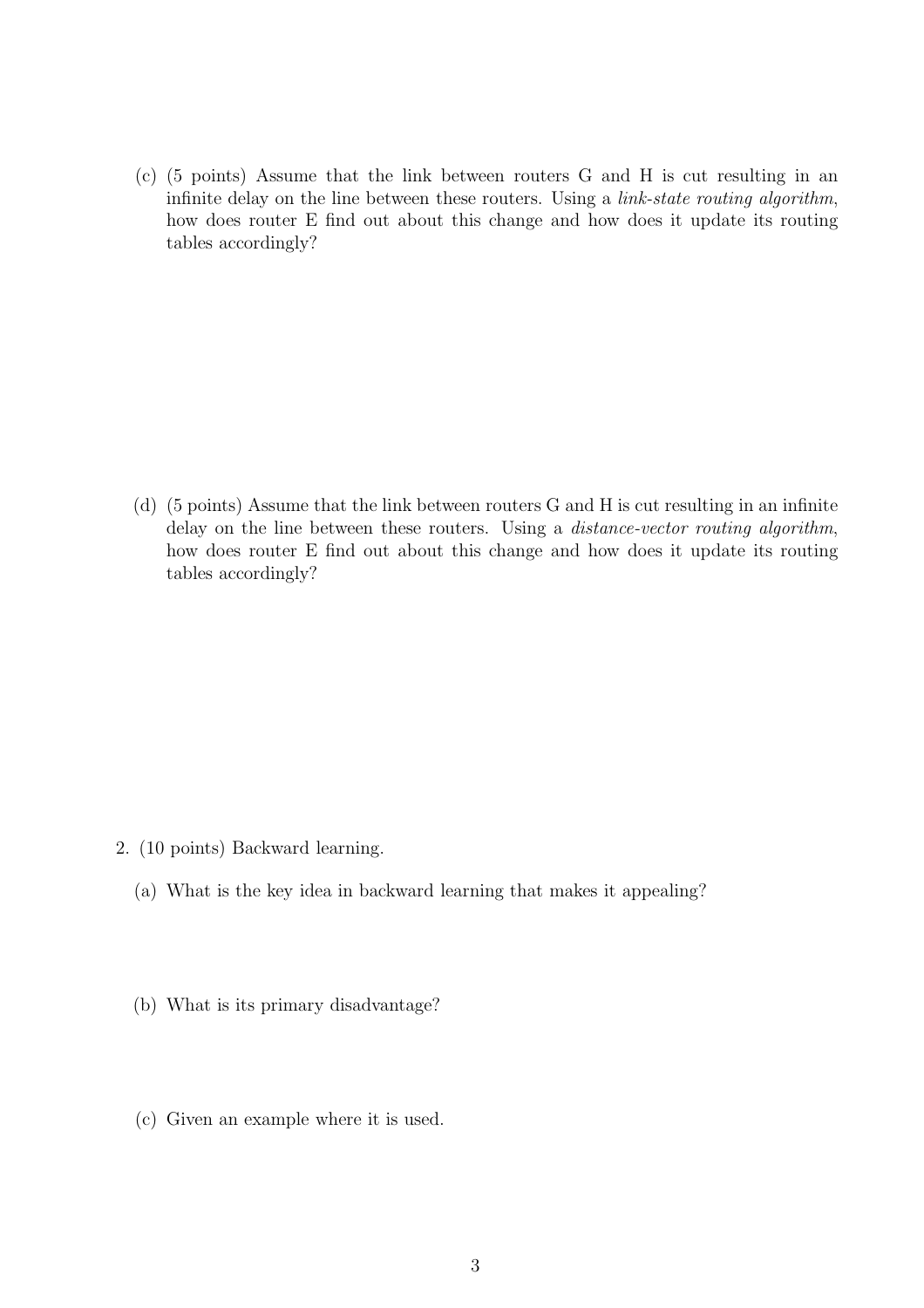3. (8 points) Briefly describe the random early detection (RED) congestion control technique. Indicate where and how it is used.

4. (12 points) A flow control mechanism is part of the Data Link Layer protocols as well as the Transport Layer protocol TCP. Compare and contrast how the flow control mechanisms at each layer are the similar and how they are different.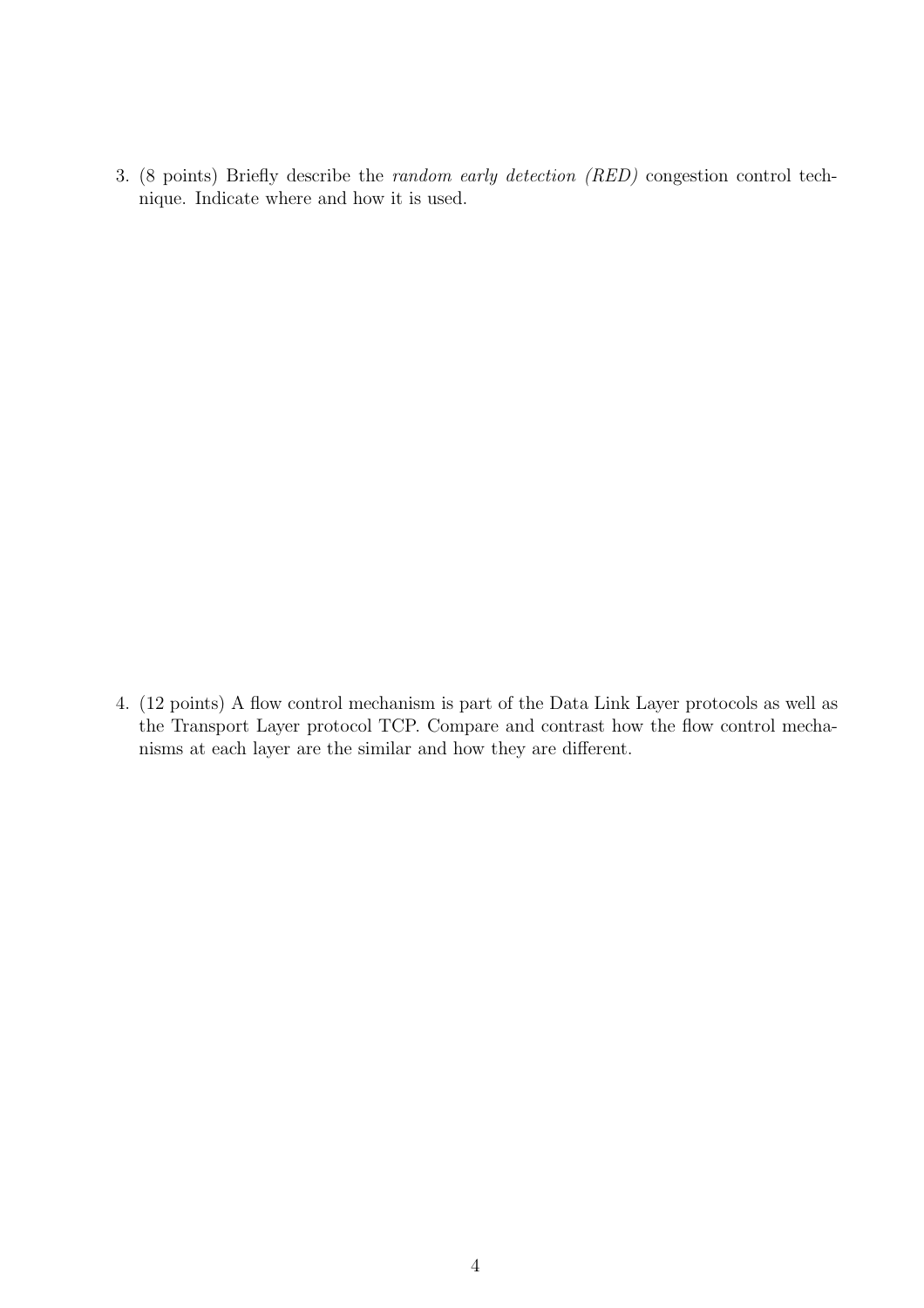- 5. (8 points) Remote Procedure Call (RPC) is a mechanism that provides procedure-call semantics.
	- (a) What layer is immediately below RPC in the OSI protocol stack?

(b) Does RPC require the protocol at this layer below to provide any particular delivery semantics? Briefly explain.

- 6. (12 points) Network addressing.
	- (a) What is the primary purpose of ARP in terms of network addressing?

(b) What is the primary purpose of DCHP in terms of network addressing?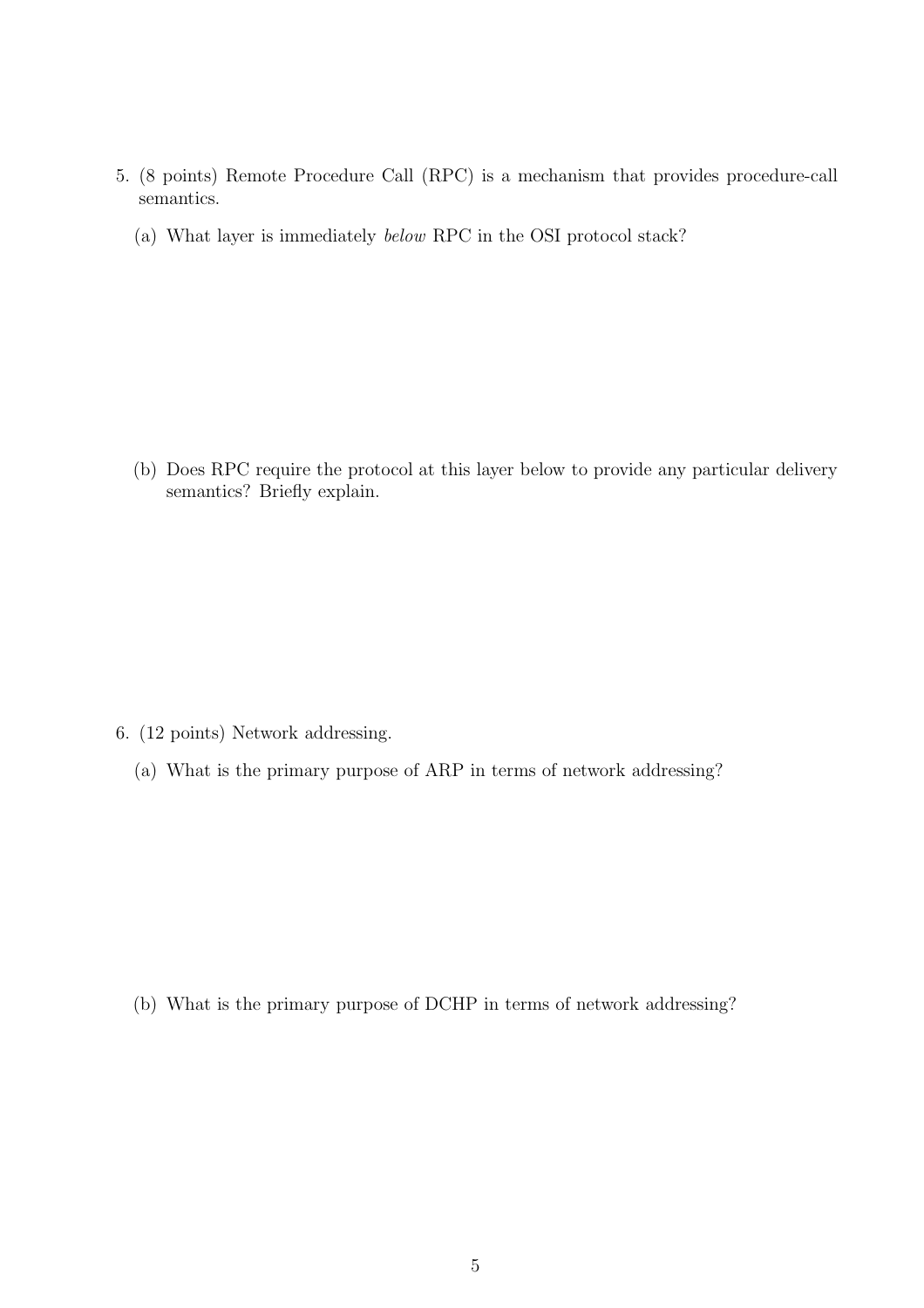7. (6 points) The protocol field in the IP header is used to indicate the type of data that the datagram is carrying, such as TCP or UDP. This use of the protocol field seems to violate the notion of layer abstraction where one layer does not know any information about layers above it. Indicate why such a field is necessary for the suite of Internet protocols.

8. (8 points) Autonomous Systems (ASes) were not part of the original Internet, but are used today.

(a) What are ASes?

(b) How do IGPs and EGPs relate to ASes?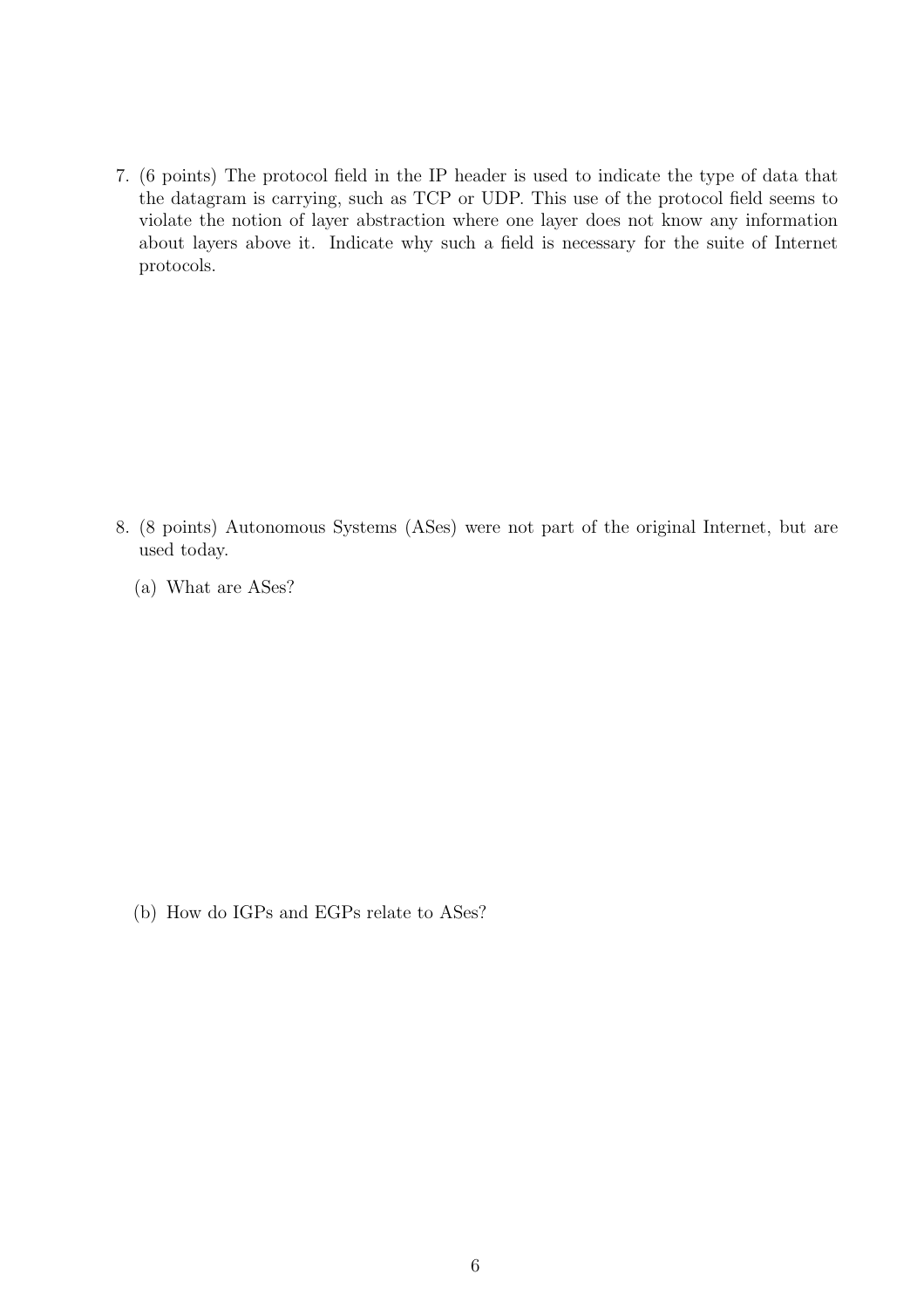- 9. (8 points) Access points (APs) are typically used to connect a wireless LAN to a wired LAN infrastructure. The 802.11 protocol used to communicate between a wireless node and an AP uses Request-to-Send (RTS) and Clear-to-Send (CTS) frames as well as acknowledgments of frames.
	- (a) Why does the 802.11 protocol use these frames when the 802.3 (Ethernet) protocol does not?

(b) TCP was developed and deployed in a wired network, but now is also being used for wireless networks. What assumption is made in TCP that may not be the case for a wireless network?